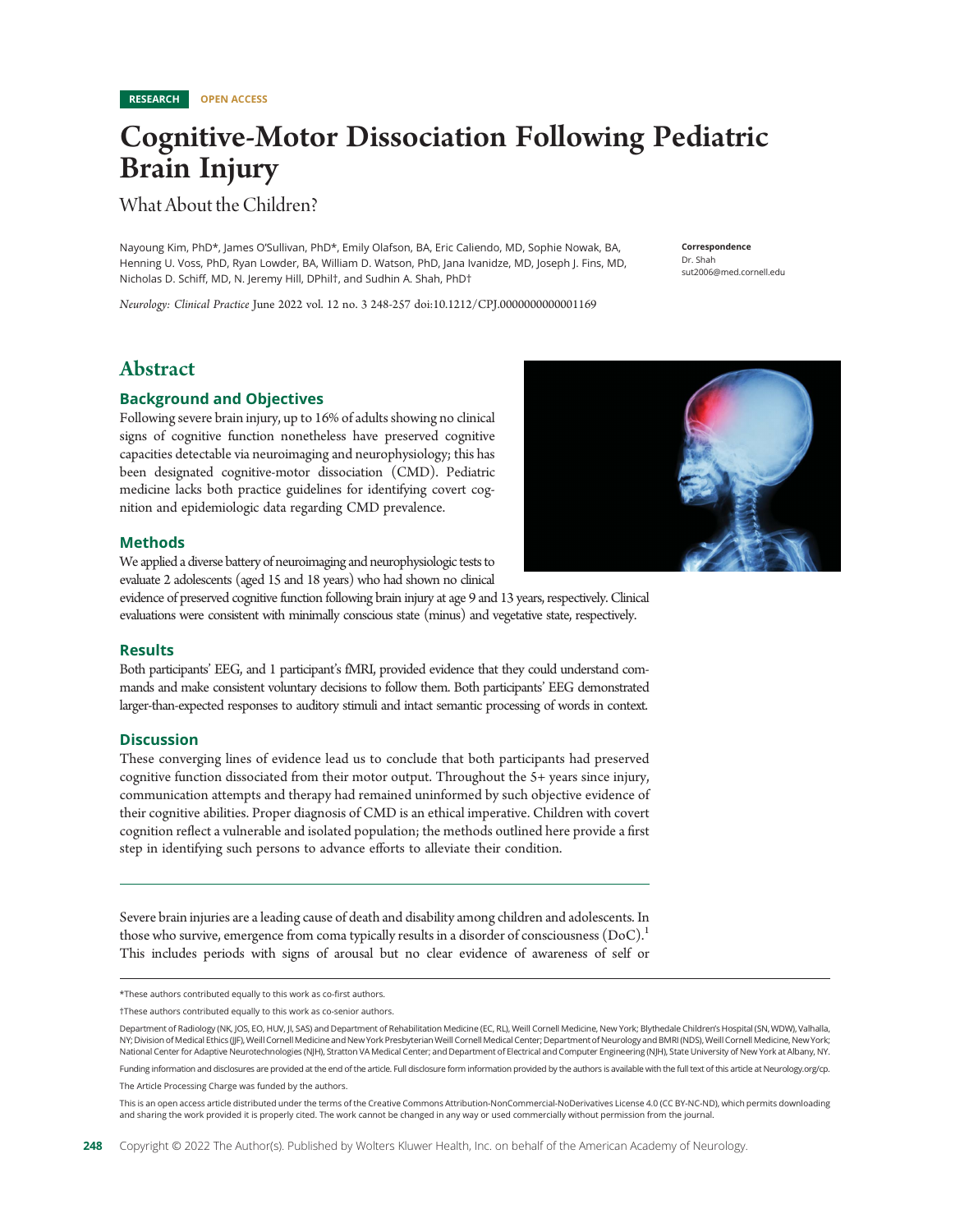environment (vegetative state, sometimes known as unresponsive wakefulness syndrome: VS/UWS) and periods with inconsistent evidence of awareness (minimally conscious state,  $MCS$ ).<sup>1</sup> In adults who are in coma, VS/UWS, or MCS, a lack of observable motor behavior may obscure the presence of highlevel cognitive function as revealed by functional neuroimaging and neurophysiologic assessments.<sup>1</sup> In the chronic phase, such studies have reported that 40%–75% of participants with no detectable signs of awareness at the bedside retain high-level cognitive functions.<sup>1</sup> The condition of such patients has been called cognitive-motor dissociation  $(CMD)^2$ . Adults with CMD demonstrate significantly better prognosis when identified during early intensive care.<sup>3</sup>

These findings are highly significant both clinically and normatively. In the early stages following injury, accurate diagnoses of preserved or emerging cognitive function can influence decisions about withdrawal of care, the provision of appropriate interventions, and access to rehabilitation.<sup>1,3</sup> In the long term, it is especially important to diagnose residual cognitive function so that families can make informed decisions about augmentative communication strategies and about the appropriate educational and social environments to mitigate the person's isolation.

However, precise diagnosis of emerging cognitive function in DoC is both difficult and error prone<sup>4</sup> and, to date, wholly unaddressed in pediatrics. Current cognitive measures rely on coemergence of motor function—for example, motor control is necessary to demonstrate command-following.<sup>5</sup> This reliance on overt behavior can obscure the presence of residual cognition. In adult DoC, the use of neuroimaging and neurophysiology to inform diagnosis, when available, is now a practice guideline and has been adopted by American Academy of Neurology, American Congress of Rehabilitation Medicine, and National Institute on Disability, Independent Living, and Rehabilitation Research<sup>4</sup> and the European Academy of Neurology.<sup>6</sup> In pediatric DoC, by contrast, only very few attempts<sup>7-11</sup> have been made to apply objective assessments of functional brain activity, and they have provided only circumstantial evidence of covert consciousness as they have not examined brain responses in command-following or language comprehension paradigms. As a result, there is insufficient evidence to develop similar guidelines for pediatric brain injury.

To address this gap, we conducted a systematic, comprehensive, multimodal assessment of cognitive function in 2 adolescents living with chronic DoC following severe brain injuries. We used a battery of behavioral, neurophysiologic, and neuroimaging assessments to diagnose and quantitatively characterize multiple aspects of cognitive function. We expect these tests to be redeployable in a wider range of cases.

## Methods

## **Participants**

Two male adolescent participants, initially referred to an adult DoC research program,<sup>12</sup> participated in this study. They were part of a larger companion study<sup>13</sup> in which they are labeled as participants C and E. Here, they are labeled as participants 1 and 2 (P1 and P2). The companion study reports $13$  on 2 EEG tests: event-related potentials (ERPs) in the oddball paradigm (see below) and EEG correlates of motor command-following (MCF-EEG, see below) taken in 8 participants in DoC and 36 participants in other cognitive states. In the current study, we focus on only 2 of the DoC participants by providing a comprehensive profile that includes fMRI motor commandfollowing (MCF-fMRI), EEG correlates of semantic comprehension (N400), fluorodeoxyglucose positron emission tomography, structural MRI, and clinical histories along with the previously reported ERP and MCF-EEG findings. Our criterion for selecting 2 DoC participants for deeper study was that they had positive MCF-EEG despite being unresponsive at the bedside. One additional DoC participant matched these criteria but could not be studied in greater depth, as they were in the acute phase following injury with medical complications that prevented neuroimaging studies.

## P1

The participant was 9 years old when he experienced a traumatic brain injury complicated by hypoxemia and associated cardiac arrest. He was a restrained passenger in a motor vehicle collision and was intubated at the scene with a Glasgow Coma Scale of 4. Detailed clinical history is provided in the eMaterial ([links.lww.](http://links.lww.com/CPJ/A333) [com/CPJ/A333\)](http://links.lww.com/CPJ/A333). P1 was 15 and 16 years old during the 2 separate series of testing and imaging for the current study.

## P2

The participant was 13 years old when he experienced anoxic brain injury secondary to cardiac arrest. CPR was initiated immediately, and he was intubated in the field and provided 4 separate shocks with an automated external defibrillator for ventricular fibrillation. During hospital stay, he was noted to have supraventricular tachycardia, and an accessory pathway was ablated. Detailed clinical history is provided in the eMaterial ([links.](http://links.lww.com/CPJ/A333) [lww.com/CPJ/A333\)](http://links.lww.com/CPJ/A333). He was 18 years old when he completed the testing and imaging for the current study.

## Procedures

To assess neurophysiologic and neuroimaging evidence of command-following, we used a motor imagery task, similar to previous studies in adults<sup>14</sup> and pediatrics, $13$  using EEG. We also used both a motor imagery and a spatial navigation task in fMRI, as previously reported in adults.<sup>15</sup> To assess processing of auditory stimuli, we measured auditory evoked potentials (AEP) and P300 ERPs during an oddball stimulus paradigm.<sup>13</sup> To assess semantic comprehension, we measured N400 ERPs elicited by recordings of previously published spoken sentences, <sup>16</sup> as previously applied to healthy populations (age 16–32) and brain-injured populations.

## PET, MRI, fMRI, and EEG Data Acquisition

MRI and fMRI data from both pediatric participants were collected with a Siemens MAGNETOM Prisma 3.0 T Scanner at New York‐Presbyterian Hospital/Weill Cornell Medical Center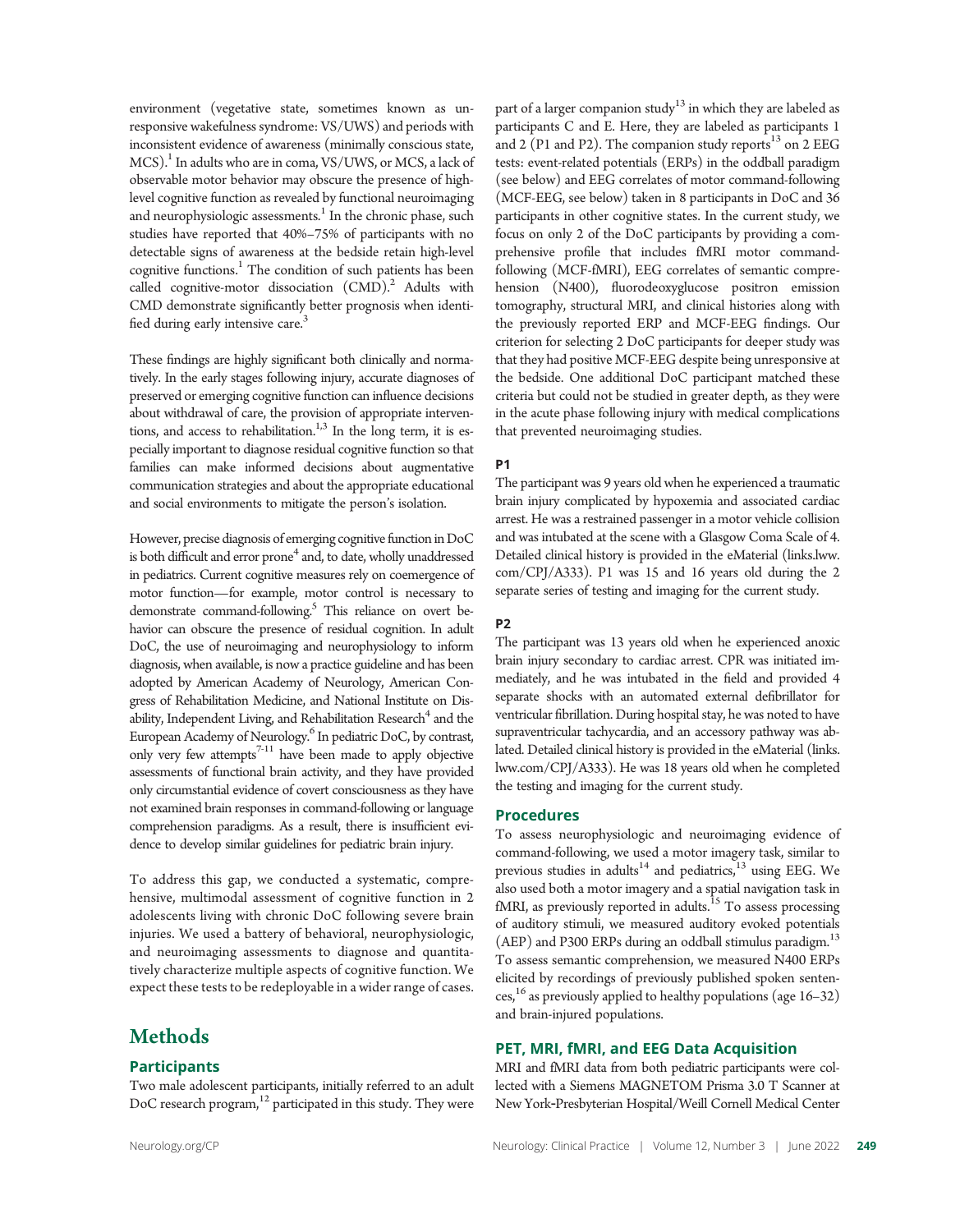recorded commands in a female voice; commands lasted approximately 2 seconds, providing participants with 13 seconds to perform the mental imagery task (trials were delivered 15 seconds apart). In P1, there were a total of 3 sessions over 3 days, and in P2, there were 4 sessions over 4 days. Motor and Nonmotor Command-Following (fMRI)

Stimuli and Tasks

Motor Command-Following (EEG)

We used experimental designs similar to previous fMRI studies used to detect command-following in DOC participants, notably motor imagery and spatial navigation.<sup>15</sup> For the spatial navigation task, the participant was asked to imagine walking around the rooms of their house. For the motor imagery task, the patient was asked to move their (his or her) left arm. The patient was asked to perform alternating sessions of repeated rest-imagery cycles. A period of rest or imagery lasted 16 seconds each, with the rest-

Similar to previous studies in adults<sup>14</sup> and pediatrics,<sup>13</sup> in the motor imagery task, participants alternately heard the commands "Keep opening and closing your right/left hand," and "stop and relax" (interleaved 8 trials of the left hand; 8 trials of the right hand; 16 trials of rest). Each trial consisted of pre-

between October 2019 and March 2020. Each scan included a sagittal 3D T1 MPRAGE acquisition, as well as sagittal 3D T2 FLAIR with fat saturation, with respective axial and coronal reformats, with a resolution of  $0.8 \times 0.8 \times 0.8$  mm. A functional MRI was obtained with a multiband gradient-echo Echo planar imaging sequence with repetition time = 2000 ms, echo time = 30 ms, and 32 slices of  $3.74 \times 3.74 \times 4$  mm voxels acquired in interleaved increasing order. PET data were acquired using a 64 slice Biograph mCT PET/CT scanner (Siemens Healthineers, Erlangen, Germany). [18F] FDG PET/CT was obtained with pediatric protocol according to published recommendations, including weight-based FDG dosing and low dose CT following the ALARA principle. $^{17}$  In P1, 2 MRI/fMRI sessions were conducted 15 months apart, and a single PET scan was obtained at the later time point. In P2, there was a single time point during

which MRI, fMRI, and PET scans were all collected.

Electroencephalographic data (Figures 2 and 4) were recorded from 128-channel HydroCel Geodesic Sensor Net (EGI, Eugene, OR).<sup>18</sup> In P1, a gel-based cap was used, and in P2, a spongebased cap was used. The impedance of all electrodes was <75 k $\Omega$ at the beginning of the recording. The signals were recorded at 1000 Hz with a high-pass filter at 1 Hz to remove drift. Speakers (Micro Innovations 2-piece speaker system) were located at 45° (left/right of the midline) at a distance of 57 cm to the ears. Each speech stimulus was normalized to have equal perceived loudness at a volume of  $\sim$  70 dB hearing level. Stimulus presentation was conducted using BCI2000 software.<sup>19</sup> Data were acquired with BCI2000, integrated via LabRecorder software (Lab Streaming Layer package), which is a system for unified, timesynchronized measuring. All EEG data reported are from the second visit of P1 and the single visit of P2. See referene 13 for details on the data collection and analysis reported in Figure 3.

imagery cycle repeated 8 times. In P1, a single session of each task was conducted, at each of 2 time points, 15 months apart. For P2, 2 sessions were acquired for each task during the same scan.

## Auditory Oddball

This EEG paradigm, frequently used in both adults<sup>20</sup> and pediatrics, $13$  consists of frequent standard tones with randomly interspersed but infrequent deviant tones and other auditory stimuli. It requires no participation from the participant beyond passive listening. Although both sounds trigger ERPs, the ERPs time-locked to standards and those time locked to oddballs exhibit robustly detectable differences. See reference 13 for details.

## Semantic Processing (EEG Event-Related Potentials)

Previously published sentences<sup>16</sup> composed of  $6-8$  words were used.<sup>21</sup> This stimulus, which consists of 320 congruent trials (e.g., "Apples and cherries are a type of fruit.") and 320 incongruent trials (e.g., "A wild pig is called a shirt."), has previously been applied to healthy populations (age  $16-32$ )<sup>22</sup> and brain-injured populations.<sup>23</sup> The interstimulus interval between the sentences was 3.5–4.5 seconds. All stimuli were spoken by a young female English native speaker. All sounds had a sampling rate of 44.1 kHz, a resolution of 32 bits, and were presented at a sound level of  $\sim$  70 dB. In P1, there were a total of 5 sessions over 4 days, and in P2, there were 3 sessions over 3 days.

## Data Analysis

#### EEG Data Preprocessing and ERP Analyses

EEG data processing was as described in a previous study<sup>13</sup> and is included in the eMaterial ([links.lww.com/CPJ/A333\)](http://links.lww.com/CPJ/A333).

### Analysis of Semantic Event-Related Potentials

For the semantic processing ERP analysis, data were segmented into 1000 ms epochs time-locked to the onset of the auditory target word (200 ms prestimulus and 800 ms poststimulus). Mean amplitudes were calculated for each stimulus type for each individual at the Cz electrode site. We calculated the t test statistics between the congruent and the incongruent condition at each time point.

## Spectral Analysis of Motor Command-Following EEG

Analysis of command-following EEG data is as described in a previous study<sup>13</sup> and is included in the eMaterial [\(links.lww.](http://links.lww.com/CPJ/A333) [com/CPJ/A333](http://links.lww.com/CPJ/A333)).

## fMRI Analyses

The fMRI data were preprocessed using the CONN toolbox.<sup>24</sup> Functional preprocessing included realignment, slice-timing correction, segmentation and intensity normalization, and 6 mm full-width at half-maximum smoothing. BOLD data were high-pass filtered using a cutoff of 128 seconds to remove slow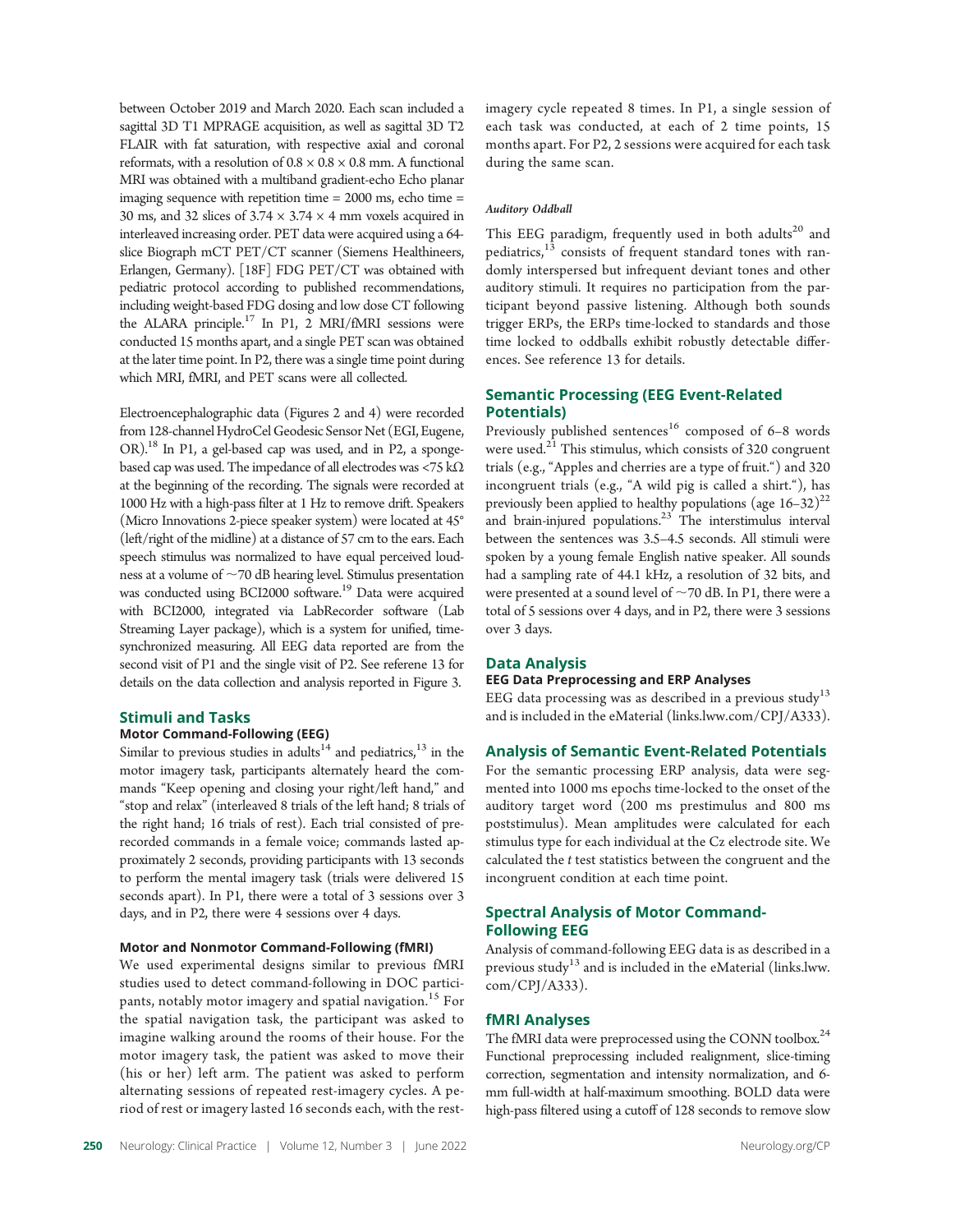signal fluctuations. The analysis was performed with SPM12 (Wellcome Trust Center for Neuroimaging, London, UK) using a general linear model (GLM) with a canonical hemodynamic response function (HRF) to assess task vs rest activations.25 To identify auditory responses to the verbal commands, a new condition block design was created with an impulse of 0 length at the beginning of each verbal command (both start and stop commands) and convolved with an HRF. For each scan, contrasts between periods of active imagery with periods of rest were calculated, with 8 periods of imagery and rest for P1 and P2. The GLM and contrasts were performed twice for P2, separately for each session and with sessions concatenated. Contrasts were performed across all voxels in the brain. Thresholded statistical *t*-value maps were plotted. All *p* values reported are uncorrected.

## Standard Protocol Approvals, Registrations, and Patient Consents

All procedures were approved by the institutional review boards (IRBs) of Weill Cornell Medicine and Blythedale Children's Hospital. Parental consents were obtained as per IRB protocols.

## Data Availability

Data and stimuli from this study are available from the corresponding author on reasonable request.

## Results

## Behavioral Assessment

P1 was assessed at 2 time points 15 months apart using the standardized neurobehavioral assessment Coma Recovery Scale–Revised  $(CRS-R)^5$ ; the first assessment was 5 years after injury. He demonstrated a consistent startle to visual threat but no evidence of an ability to fixate on objects or track them visually through space. He likewise consistently responded to sounds in his environment with generalized facial and limb movements, and in addition, he showed evidence of orienting toward the sound. He consistently demonstrated spontaneous vocalizations, but there was no evidence of verbal communication or comprehension through command-following. His examination was inconsistent across time points: his response to the presentation of pain (nail bed pressure) ranged from localized movement of a nonstimulated limb toward the painful stimulus during the first assessment (suggesting emergence to MCS)—to unspecific movement in multiple limbs in the second assessment (more characteristic of VS/UWS). The CRS-R total score at visit 1 was 10 and at visit 2 was 7.

P2's arousal and responsiveness were assessed using the CRS-R during his single assessment for this study, almost 5 years after injury. His clinical presentation was consistent with VS/UWS as he demonstrated sustained wakefulness with startle to sound, abnormal posturing to pain, and spontaneous vocalizations. He did not respond to any visual stimuli or demonstrate any evidence of verbal comprehension, functional object use, or communication. The CRS-R total score was 6.

## Structural and Metabolic Markers of Brain Injury

MRI and FDG PET/CT imaging revealed changes in brain structure and cerebral metabolism consistent with severe traumatic (P1) and hypoxic-ischemic (P2) brain injuries (Figure 1). In P1, MRI demonstrated moderate frontalpredominant parenchymal volume loss with corresponding PET findings of disproportionately decreased FDG avidity in the bilateral frontal cortex. In P2, MRI demonstrated marked generalized parenchymal volume loss with superimposed disproportionate volume loss in the left frontal, temporal, and parietal operculum; PET additionally demonstrated a disproportionate decrease in FDG avidity in the bilateral parietal precuneus, left greater than right lateral parietal convexity, and bilateral calcarine cortex.

## EEG Correlates of Motor Command-Following

During attempted hand movement to command, contralateral desynchronization of EEG sensory-motor rhythms was seen in both participants, manifested as a reduction in bandpower inthe alpha frequency band (Figure 2). In P1, positive responses were seen to attempted movement of the left hand (permutation test:  $p = 0.04$ ) but not right ( $p = 0.67$ ); in P2, positive responses were seen to attempted movement of both hands ( $p = 0.01$  left;  $p = 0.03$  right).

## fMRI Correlates of Motor and Nonmotor Command-Following

We further evaluated motor and nonmotor commandfollowing abilities using fMRI (Figure 2). In P1, a differential response (command vs rest) was observed in bilateral Brodmann Area 6 ( $p < 0.005$ , uncorrected); imagined spatial navigation elicited significant activation at the occipitoparietal junction ( $p < 0.001$ , uncorrected). In P2, no significant responses were observed to either command type.

#### EEG Correlates of Auditory Stimulus Processing

In Figure 3, we compare the responses to the oddball paradigm in both participants against 10 other pediatric participants with brain injuries.<sup>13</sup> We note that, in comparison to participants in DoC who had no evidence of motor command-following, both P1 and P2 had larger AEPs to the frequent standard stimuli, as well as larger P300 responses in the difference wave between standard and rarer deviant stimuli. Their magnitudes are comparable to those of a group of children who had emerged from DoC and were categorized as being in a confusional state—see reference 13 for details, including results on a broader spectrum of cognitive recovery states.

## EEG Correlates of Semantic Processing

Both participants exhibited a normal N400 ERP (Figure 4). This negative deflection at 400 ms latency is specific to words that are semantically incongruent with the preceding sentence context, as compared with congruent words.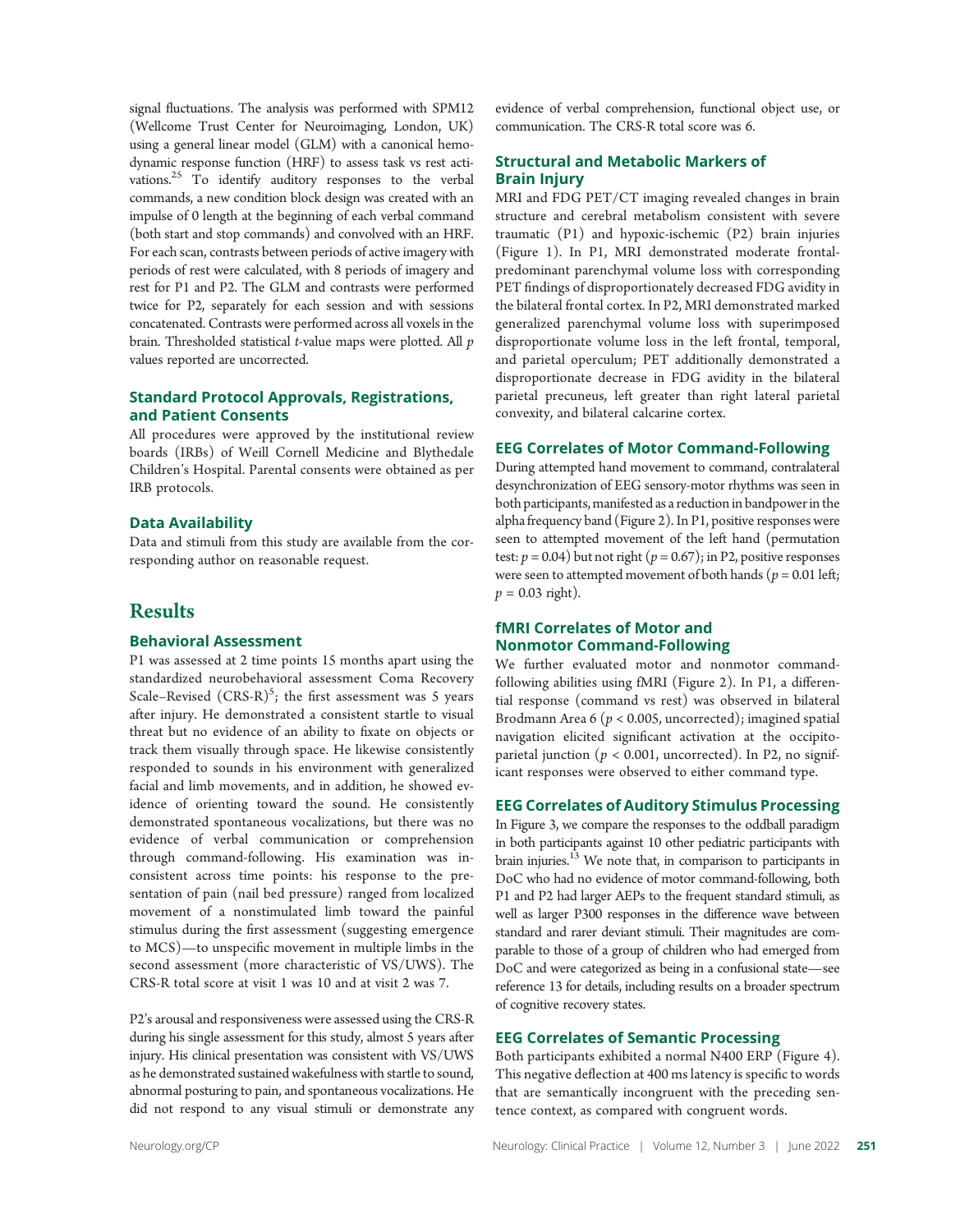Figure 1 Structural and Metabolic Integrity



Left panels A–F: 16-year-old male P1 (traumatic brain injury at age 9). Right panels G–L: 18-year-old male P2 (anoxic brain injury at age 13). Panels A, C, and E for P1 and Panels G, I, and K for P2 show axial, coronal, and sagittal fused PET/CT windowed at<br>0–9 standardized uptake value (SUV) for P1 and 0–13 SUV for<br>P2; Panels B, D, and F for P1 and Panels H, J, and L for P2 show<br>the corresponding T1 MPRAGE MRI.

## Discussion

The current findings provide convergent evidence for cognitive-motor dissociation in 2 adolescents who had remained in DoC over several years. The results illustrate that CMD arises in pediatric patients with severe brain injuries and raise many troubling questions in light of the very limited existing published literature on pediatric DoC.<sup>4</sup>

As shown by our neurophysiologic and neuroimaging assessments of motor command-following, both participants could understand commands sufficiently to follow them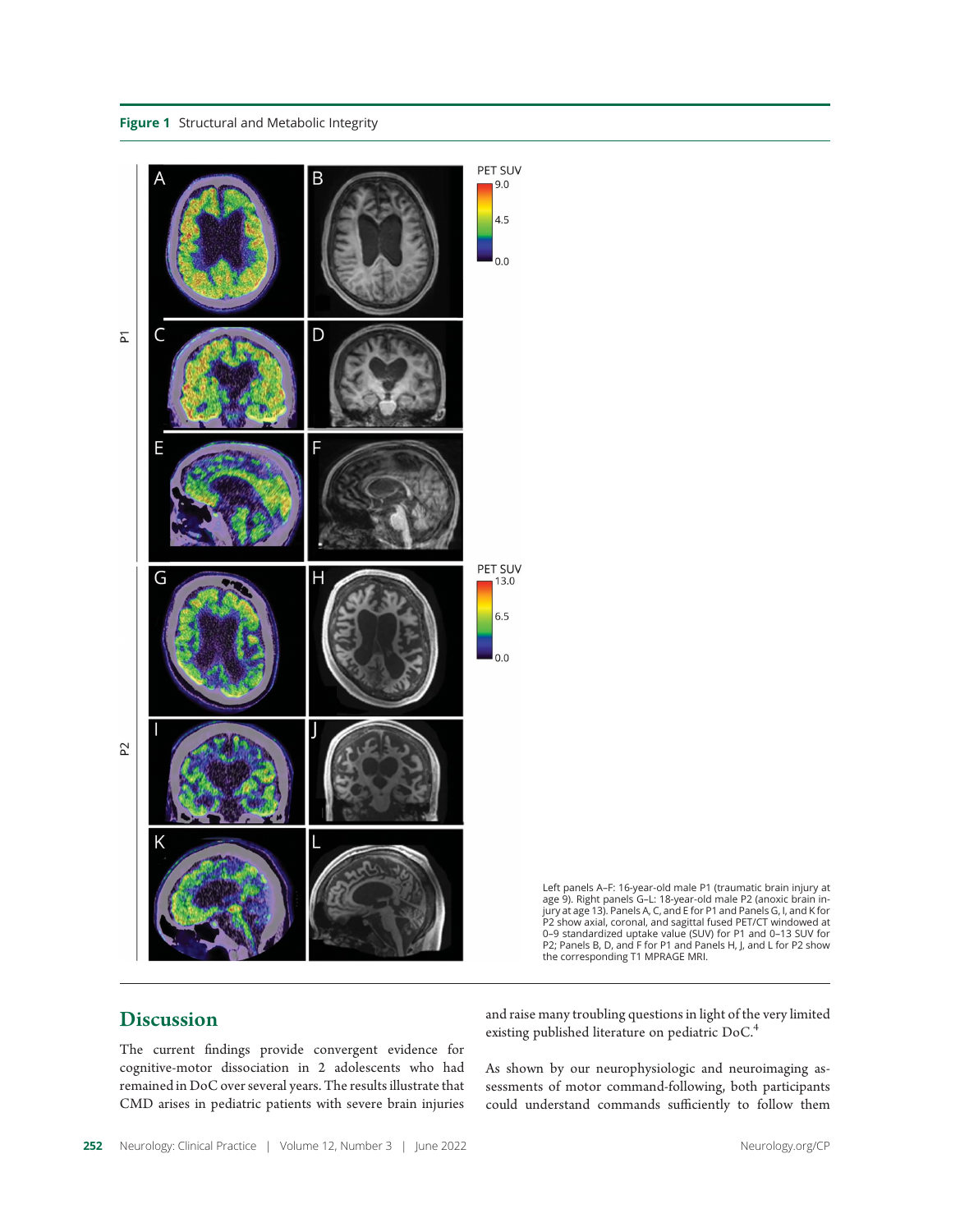



Scalp maps show changes in EEG spectral power during attempted hand movement in the alpha (8–12 Hz) frequency band. EEG results are show from P1's session 3 (panels A–D) and P2's session 2 (F–I): colored scalp maps display average difference in log spectral power between attempted movement and baseline at rest. Grayscale maps represent the p value of a two-group test performed separately at each electrode position. Overall p value is from a 1-sided permutation test of a statistic reflecting contralateral desynchronization (reduction in EEG spectral power) and ipsilateral synchronization (increase in power). Panels (E) and (J) show bilateral fMRI responses in BA6 to the command "Move your left arm" (highlighting activation in the right hemisphere in the leftmost panel) for the second of P1's 2 sessions and P2's single session, respectively; colors indicate significant t-statistics.

accurately without physical cues, make a voluntary decision to follow them, and remain focused on the task instructions (positive fMRI results in P1, positive EEG in both participants). Such evidence of command-following, derived from EEG or fMRI as proxies for absent behavioral responses, has been the distinguishing feature of  $CMD<sup>2</sup>$  Our previous report<sup>13</sup> on the current participants as part of a larger sample also showed positive EEG results in motor command-following in one further participant in DoC. It is important to note that false-negative command-following results are common both in  $fMRI^{26,27}$  and, independently, in EEG.<sup>14</sup> This is even true in uninjured subjects, but especially so in people with brain injury because of the greater fluctuations in arousal. The positive predictive value of these tests far outweighs their negative predictive value—therefore, we ascribe no particular interpretation to P2's negative fMRI results.

The problem of false-negative command-following results motivates additional tests that could contribute to a CMD diagnosis via assessment of independent aspects of cognition. Furthermore, tests that characterize residual and recovered cognitive abilities quantitatively and in greater detail, beyond mere detection of the presence or absence of covert cognition, are needed to facilitate appropriate communication with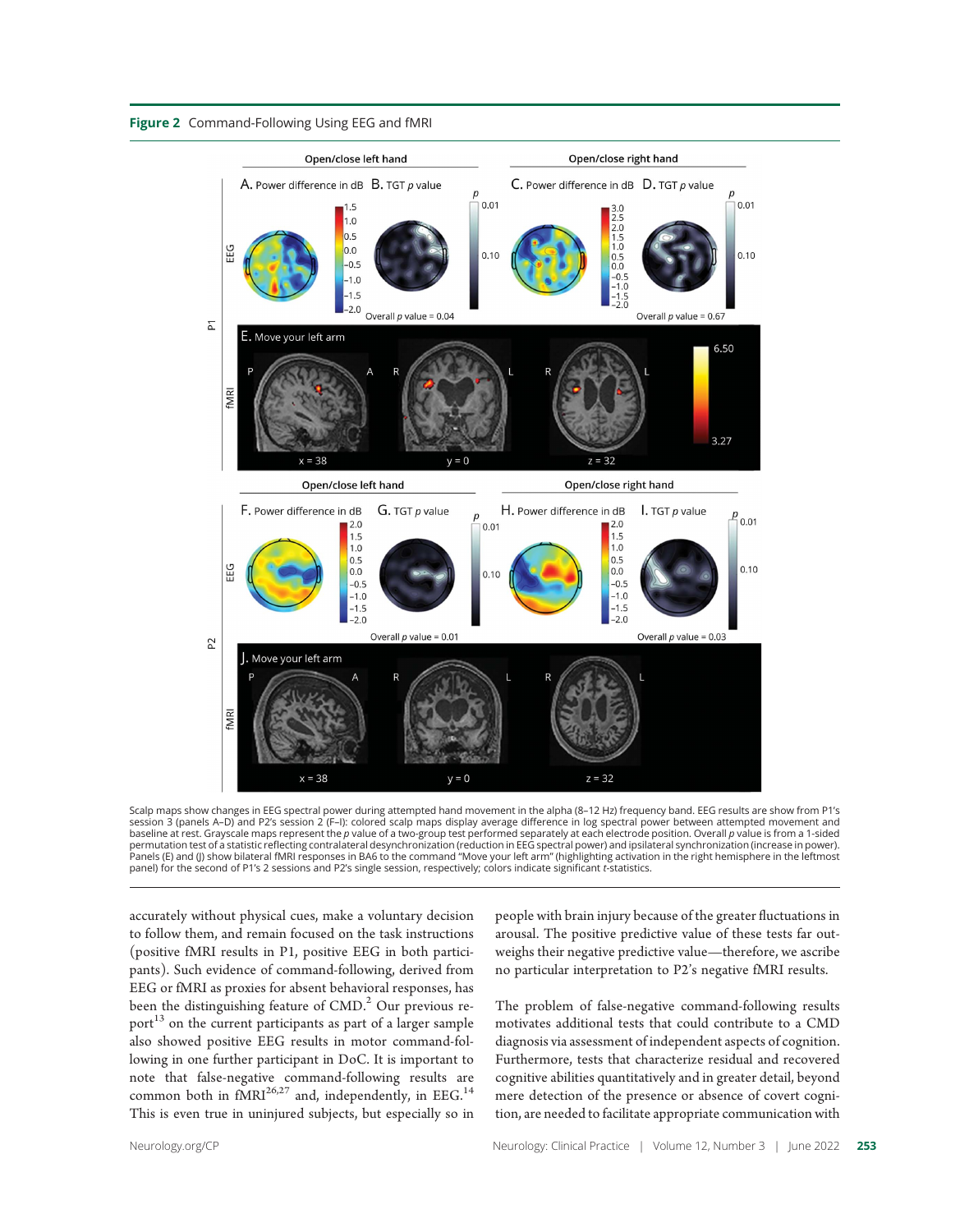Figure 3 EEG Correlates of Auditory Stimulus Processing



The log noise-corrected magnitudes of the auditory evoked potential (AEP, A) and P300 event-related potential (ERP, B) are shown for P1 and P2 in comparison with 10 other pediatric participants with brain injury.<sup>[13](https://www.zotero.org/google-docs/?AkowI0)</sup> Participants are split into 4 groups according to whether they were in a disorder of consciousness (DoC) or had emerged from DoC into confusional state (CS) and whether they had positive or negative EEG findings in motor command-following (MCF-EEG + or – ).

people in CMD. For these reasons, we augment the command-following findings by reporting EEG-based assessments of auditory and rudimentary attentional processing using an oddball paradigm, and of language processing using spoken sentence stimuli. The auditory oddball test is described in more detail and validated in a larger sample across the full spectrum of cognitive recovery following brain injury, in a companion study.<sup>13</sup> In this larger cohort of patient participants, the P300 measure is more consistently related to positive EEG correlates of motor command-following (including the 2 participants in this study) compared with AEP measures. Evidence of language processing was provided by EEG measurements that demonstrated intact processing of word meaning (typical N400 ERPs in response to semantically incongruent words at the end of a sentence). Throughout the years in which these 2 participants had remained in DoC, attempts at communication and therapy had remained uninformed by any such objective evidence of their auditory processing and language comprehension. This vividly highlights the crucial gap in current clinical practice.

Each of the tests has previously been shown to be informative in DoC research studies on adults. Functional MRI or EEG correlates of attempted movement to command have been used to detect awareness and motor planning in the absence of overt, purposeful movements.14,28 Task-based brain signal analytics can reveal CMD in 15–20% of patients judged unresponsive on clinical examination.<sup>1</sup> Variation in the amplitude of the AEP has been linked to arousal and selective at $t$ ention, $29$  allowing identification of residual consciousness in severely brain-injured adults.<sup>30</sup> Absent, reduced-amplitude or longer-latency AEPs are associated with poorer outcomes following adult traumatic brain injury.<sup>31</sup> In the oddball difference wave, 2 components (the  $N200^{32}$  and  $P300^{20}$ ) are considered to be dependent on attention to target discrimination<sup>20</sup> and information processing. In adults, the P300 has been used to



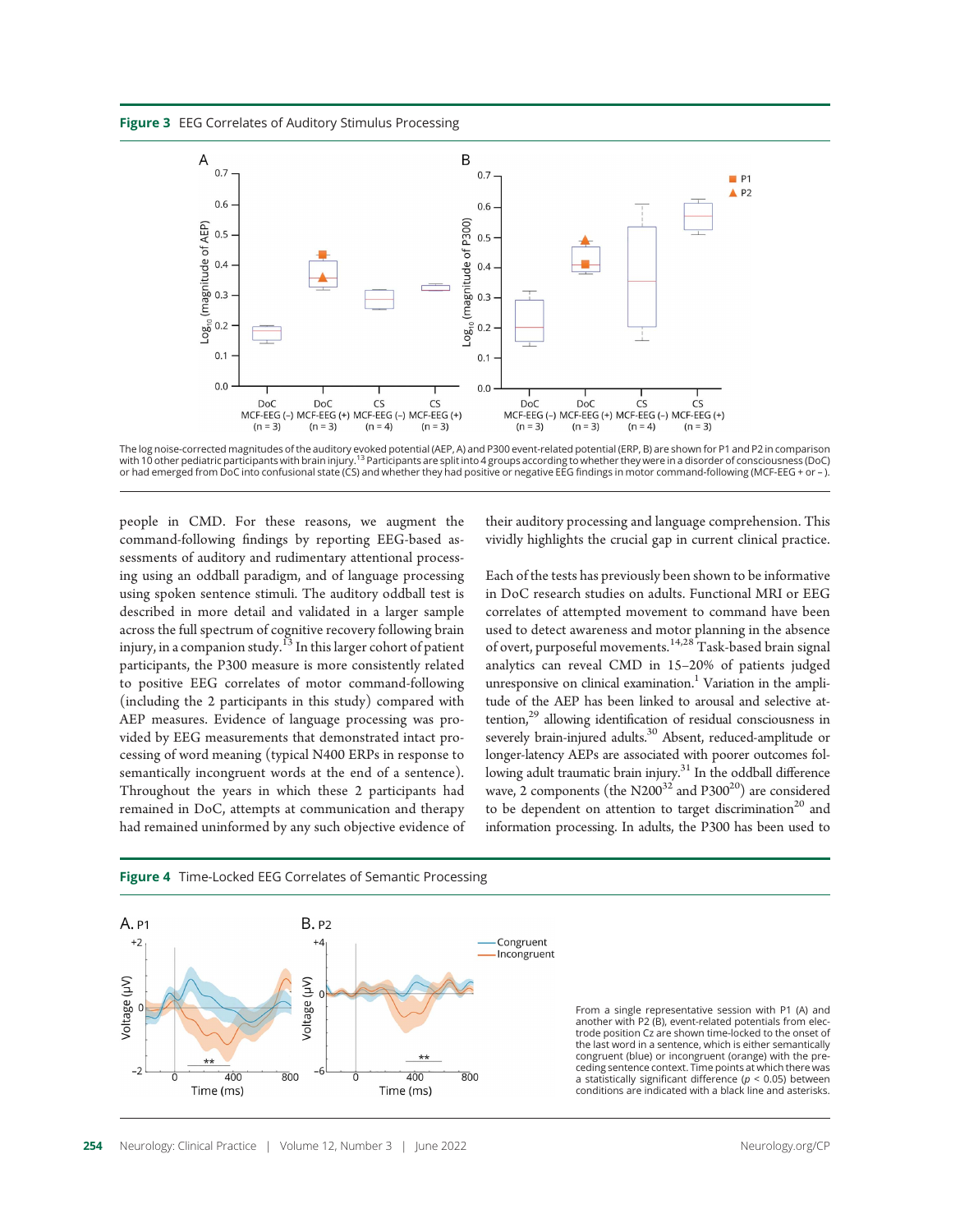improve diagnosis and prognostication in severe brain injury.<sup>31,33</sup> The N400 has been shown to be preserved (albeit at reduced amplitude) in the group mean data from adults in VS/ UWS and MCS. This has previously been presented as unreliable on an individual-patient basis in  $DoC<sup>34</sup>$  because of its low negative predictive value. However, when present, it is predictive of positive outcomes.<sup>23,34</sup>

Although accurate diagnosis of pediatric CMD is clearly important, the life of such children is not improved by its identification alone, without providing specific targets for improving rehabilitation or communication strategies.<sup>35</sup> The proximate goal, in the absence of further motor recovery, is to restore meaningful communication with family and caregivers, allowing reintegration into the community.<sup>36</sup> This is both clinically significant and a mandate of the Americans with Disabilities Act.<sup>37</sup> Moving both clinical care and research in the direction of this goal, unfortunately, remains a challenge even for adults with CMD. In adults, attempts have been made using motor imagery in fMRI $^{38}$  and  $EEG^{39}$  to build a brain-computer interface (BCI) allowing 2-way communication. Apart from isolated reports, very little progress has been made—importantly, patients with CMD demonstrate difficulties converting command-following responses into communication signals. Similar BCI methods have had some limited success in patients with locked-in syndrome; however, unlike the special case of locked-in syndrome, CMD is more generally characterized by concomitant injuries across a broad range of cerebral functions.12 Therefore, significant challenges remain to be surmounted in both adult and pediatric CMD, among which accurate diagnosis is just the first step. With our results, we demonstrate possible active BCI channels motor imagery and spatial imagery. Establishing a range of options, as we have shown, may be a necessary first step in achieving individualized communication solutions for this heterogeneous and underserved population.

Future work will also need to address 4 challenges. First, we require deeper knowledge of the effects of trauma on the developing brain. For example, as described elsewhere, $13$  we noted that P1's AEP had a longer latency more characteristic of his age at injury (9 years) than at testing (15 years). It is unclear whether this reflects stunting of brain development. Second, rigorous validation studies are required to determine the reliability of additional assessments (beyond motor commandfollowing) in identifying CMD—this might include, for example, passive language paradigms that have previously been used in pediatric DoC studies.<sup>7-11,13</sup> Third, the current research and clinical infrastructure needs to expand to allow neuroimaging and neurophysiologic studies for pediatric subjects with brain injury. Finally, we require a better understanding of which of the wide range of possible injury and disease mechanisms allow for, or preclude,  $\text{CMD.}^2$  We have incomplete knowledge even concerning the ways in which different injury and disease mechanisms might impact the various tests (such as command-following) that we use to infer CMD. This limitation significantly impacts the immediate generalizability of the present findings and of similar results in pediatrics and adults alike.

In summary, the accurate diagnosis of CMD is challenging, and the condition is unrecognized in children. Our study demonstrates proof of principle for identifying CMD in children and adolescents and lays out a hierarchical toolset for individualized assessments. As these and similar results emerge, they should shape the way new patients are assessed, and chronic patients reassessed. Even as the implications for treatment remain to be finalized, the immediate impact of such assessments will be to guide the way in which clinicians and caregivers talk to people in DoC. This toolset should be expanded still further, validated, and adapted to ensure applicability in younger children. The proximate goal should be to produce a reliable clinical algorithm for detecting covert consciousness in people of all ages. Concerted efforts to translate these research tools into practicable bedside assessments constitute a clinical and ethical imperative $40$  and should be a focus of future work. Emerging technologies can be envisioned that may help remedy these conditions and affirm the rights of the child to autonomy and self-determination.<sup>41</sup> Seen from this perspective, the present findings set a major challenge to improve the standard of care for children and adolescents with severe brain injuries to bring the international evidence base and practice recommendations in line with those emerging for adults.<sup>4</sup>

### Acknowledgment

The authors gratefully acknowledge the clinical and research support of Karen Wen, Christine Neumayer, Amber Newell, and Drs. Heakyung Kim, Scott Klein, Jay Selman, Jason Carmel, Barry Kosofsky, Sumit Niogi, John Connolly, Joseph Osborne, Stacy Suskauer, Francesco Bello, leadership of the Burke-Blythedale Pediatric Neuroscience Collaboration, and Larry Levine.

## Study Funding

This work was funded by Blythedale Children's Hospital, Valhalla, NY, and by NIH P41 Eb018783 and by the Stratton VA Medical Center.

### **Disclosure**

The authors report no disclosures relevant to the manuscript. Full disclosure form information provided by the authors is available with the full text of this article at [Neurology.org/cp.](https://cp.neurology.org/lookup/doi/10.1212/CPJ.0000000000001169)

### Publication History

Received by Neurology: Clinical Practice October 27, 2021. Accepted in final form March 7, 2022. Submitted and externally peer reviewed. The handling editor was Luca Bartolini, MD.

### **Appendix Authors**

| Name                       | Location                                                        | Contribution                                                                                                                                                                            |
|----------------------------|-----------------------------------------------------------------|-----------------------------------------------------------------------------------------------------------------------------------------------------------------------------------------|
| Nayoung Kim,<br><b>PhD</b> | Department of Radiology,<br>Weill Cornell Medicine, New<br>York | Drafting/revision of the<br>manuscript for content,<br>including medical writing<br>for content; major role in<br>the acquisition of data; and<br>analysis or interpretation of<br>data |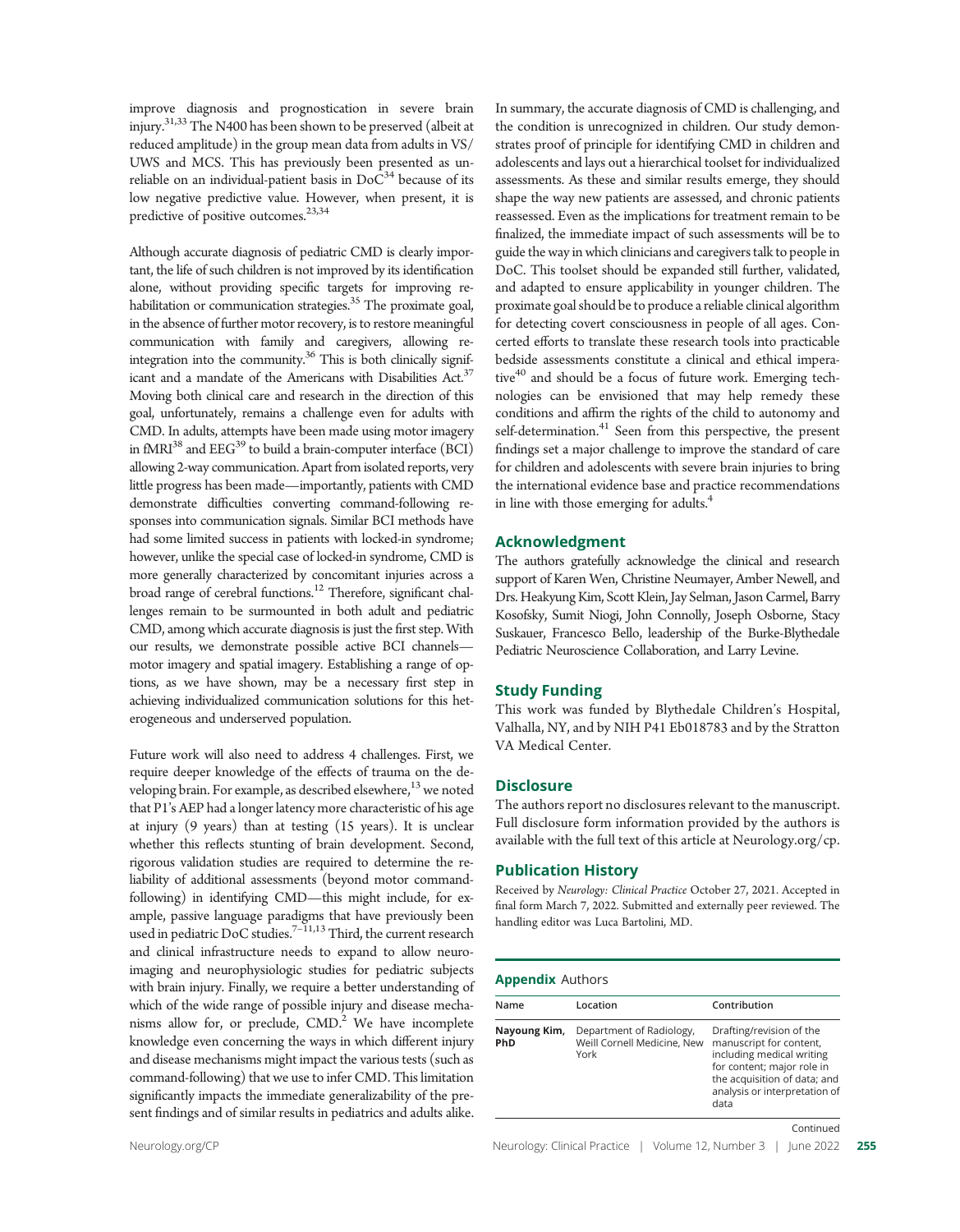#### Appendix (continued)

| Name                            | Location                                                                                                                                                                                              | Contribution                                                                                                                                                                                                        |
|---------------------------------|-------------------------------------------------------------------------------------------------------------------------------------------------------------------------------------------------------|---------------------------------------------------------------------------------------------------------------------------------------------------------------------------------------------------------------------|
| James<br>O'Sullivan,<br>PhD     | Department of Radiology,<br>Weill Cornell Medicine, New<br>York                                                                                                                                       | Analysis or interpretation of<br>data                                                                                                                                                                               |
| <b>Emily Olafson,</b><br>ΒA     | Department of Radiology,<br>Weill Cornell Medicine, New<br>York                                                                                                                                       | Analysis or interpretation of<br>data                                                                                                                                                                               |
| Eric Caliendo,<br>MD            | Department of<br>Rehabilitation Medicine,<br>Weill Cornell Medicine, New<br>York                                                                                                                      | Drafting/revision of the<br>manuscript for content,<br>including medical writing<br>for content                                                                                                                     |
| Sophie<br>Nowak, BA             | Blythedale Children's<br>Hospital, Valhalla, NY                                                                                                                                                       | Major role in the acquisition<br>of data                                                                                                                                                                            |
| Henning U.<br>Voss, PhD         | Department of Radiology,<br>Weill Cornell Medicine, New<br>York                                                                                                                                       | Analysis or interpretation of<br>data                                                                                                                                                                               |
| Ryan Lowder,<br>ΒA              | Department of<br>Rehabilitation Medicine,<br>Weill Cornell Medicine, New<br>York                                                                                                                      | Major role in the acquisition<br>of data                                                                                                                                                                            |
| William D.<br>Watson, PhD       | Blythedale Children's<br>Hospital, Valhalla, NY                                                                                                                                                       | Drafting/revision of the<br>manuscript for content,<br>including medical writing<br>for content, and study<br>concept or design                                                                                     |
| Jana Ivanidze,<br>МD            | Department of Radiology,<br>Weill Cornell Medicine, New<br>York                                                                                                                                       | Analysis or interpretation of<br>data                                                                                                                                                                               |
| Joseph J. Fins,<br>МD           | Division of Medical Ethics,<br>Weill Cornell Medicine and<br>New York Presbyterian<br>Weill Cornell Medical Center                                                                                    | Drafting/revision of the<br>manuscript for content,<br>including medical writing<br>for content                                                                                                                     |
| Nicholas D.<br>Schiff, MD       | Department of Neurology<br>and BMRI, Weill Cornell<br>Medicine, New York                                                                                                                              | Drafting/revision of the<br>manuscript for content,<br>including medical writing<br>for content, and study<br>concept or design                                                                                     |
| N. Jeremy Hill,<br><b>DPhil</b> | National Center for<br>Adaptive<br>Neurotechnologies,<br><b>Stratton VA Medical Center;</b><br>Department of Electrical<br>and Computer Engineering,<br>State University of New<br>York at Albany, NY | Drafting/revision of the<br>manuscript for content,<br>including medical writing<br>for content; study concept<br>or design; and analysis or<br>interpretation of data                                              |
| Sudhin A.<br>Shah, PhD          | Department of Radiology,<br>Weill Cornell Medicine, New<br>York                                                                                                                                       | Drafting/revision of the<br>manuscript for content,<br>including medical writing<br>for content; major role in<br>the acquisition of data;<br>study concept or design;<br>and analysis or<br>interpretation of data |

### References

- Edlow BL, Claassen J, Schiff ND, Greer DM. Recovery from disorders of consciousness: mechanisms, prognosis and emerging therapies. Nat Rev Neurol. 2020; 17(3):135-156.
- 2. Schiff ND. Cognitive motor dissociation following severe brain injuries. JAMA Neurol. 2015;72(12):1413.
- 3. Claassen J, Doyle K, Matory A, et al. Detection of brain activation in unresponsive patients with acute brain injury. N Engl J Med. 2019;380(26):2497-2505.
- 4. Giacino JT, Katz DI, Schiff ND, et al. Practice guideline update recommendations summary: disorders of consciousness: report of the guideline development, dissemination, and implementation Subcommittee of the American Academy of Neurology; the American Congress of Rehabilitation Medicine; and the National Institute on

Disability, Independent Living, and Rehabilitation Research. Neurology. 2018;91(10): 450-460.

- 5. Giacino JT, Kalmar K, Whyte J. The JFK Coma Recovery Scale-Revised: measurement characteristics and diagnostic utility. Arch Phys Med Rehabil. 2004;85(12): 2020-2029.
- 6. Kondziella D, Bender A, Diserens K, et al. European Academy of Neurology guideline on the diagnosis of coma and other disorders of consciousness. Eur J Neurol. 2020;  $27(5):741-756.$
- 7. Nicholas CR, McLaren DG, Gawrysiak MJ, Rogers BP, Dougherty JH, Nash MR. Functional neuroimaging of personally-relevant stimuli in a paediatric case of impaired awareness. Brain Inj. 2014;28(8):1135-1138.
- 8. de Jong BM, Willemsen ATM, Paans AMJ. Regional cerebral blood flow changes related to affective speech presentation in persistent vegetative state. Clin Neurol Neurosurg. 1997;99(3):213-216.
- 9. Duszyk A, Dovgialo M, Pietrzak M, Zieleniewska M, Durka P. Event-related potentials in the odd-ball paradigm and behavioral scales for the assessment of children and adolescents with disorders of consciousness: a proof of concept study. Clin Neuropsychol. 2019;33(2):419-437.
- 10. Dovgialo M, Chabuda A, Duszyk A, et al. Assessment of statistically significant command-following in pediatric patients with disorders of consciousness, based on visual, auditory and tactile event-related potentials. Int J Neural Syst. 2018;29(03): 1850048.
- 11. Carrai R, Grippo A, Lori S, Pinto F, Amantini A. Prognostic value of somatosensory evoked potentials in comatose children: a systematic literature review. Intensive Care Med. 2010;36(7):1112-1126.
- 12. Curley WH, Forgacs PB, Voss HU, Conte MM, Schiff ND. Characterization of EEG signals revealing covert cognition in the injured brain. Brain.  $2018;141(5)$ : 1404-1421.
- 13. Kim N, Caliendo E, Nowak S, et al. Objective markers of cognitive recovery following pediatric brain injury. Submitted to Neurology Clinical Practice August 9, 2021.
- 14. Goldfine AM, Victor JD, Conte MM, Bardin JC, Schiff ND. Determination of awareness in patients with severe brain injury using EEG power spectral analysis. Clin Neurophysiol Off J Int Fed Clin Neurophysiol. 2011;122(11):2157-2168.
- 15. Fernández-Espejo D, Norton L, Owen AM. The clinical utility of fMRI for identifying covert awareness in the vegetative state: a comparison of sensitivity between 3T and 1.5T. PLoS One. 2014;9(4):e95082.
- 16. Bloom PA, Fischler I. Completion norms for 329 sentence contexts. Mem Cognit. 1980;8(6):631-642.
- 17. Nixon JN, Biyyam DR, Stanescu L, Phillips GS, Finn LS, Parisi MT. Imaging of pediatric renal transplants and their complications: a pictorial review. RadioGraphics. 2013;33(5):1227-1251.
- 18. Tucker DM. Spatial sampling of head electrical fields: the geodesic sensor net. Electroencephalogr Clin Neurophysiol. 1993;87(3):154-163.
- 19. Schalk G, McFarland DJ, Hinterberger T, Birbaumer N, Wolpaw JR. BCI2000: a general-purpose brain-computer interface (BCI) system. IEEE Trans Biomed Eng. 2004;51(6):1034-1043.
- 20. Polich J. Updating P300: an integrative theory of P3a and P3b. Clin Neurophysiol. 2007;118(10):2128-2148.
- 21. Connolly JF, Phillips NA. Event-related potential components reflect phonological and semantic processing of the terminal word of spoken sentences. J Cogn Neurosci. 1994;6(3):256-266.
- 22. Kuperberg GR, Brothers T, Wlotko EW. A tale of two positivities and the N400: distinct neural signatures are evoked by confirmed and violated predictions at different levels of representation. J Cogn Neurosci. 2020;32(1):12-35.
- 23. Steppacher I, Eickhoff S, Jordanov T, Kaps M, Witzke W, Kissler J. N400 predicts recovery from disorders of consciousness. Ann Neurol. 2013;73(5): .<br>594-602.
- 24. Whitfield-Gabrieli S, Nieto-Castanon A. Conn: A functional connectivity toolbox for correlated and anticorrelated brain networks. Brain Connect. 2012;2(3): 125-141.
- 25. Friston KJ, Holmes AP, Worsley KJ, Poline JP, Frith CD, Frackowiak RSJ. Statistical parametric maps in functional imaging: a general linear approach. Hum Brain Mapp. 1994;2(4):189-210.
- 26. Bardin JC. Pattern classification of volitional functional magnetic resonance imaging responses in patients with severe brain injury. Arch Neurol. 2012;69(2):176.
- 27. Bardin JC, Fins JJ, Katz DI, et al. Dissociations between behavioural and functional magnetic resonance imaging-based evaluations of cognitive function after brain injury. Brain J Neurol. 2011;134(pt 3):769-782.
- 28. Comanducci A, Boly M, Claassen J, et al. Clinical and advanced neurophysiology in the prognostic and diagnostic evaluation of disorders of consciousness: review of an IFCN-endorsed expert group. Clin Neurophysiol. 2020; 131(11):2736-2765.
- 29. Thornton ARD, Harmer M, Lavoie BA. Selective attention increases the temporal precision of the auditory N100 event-related potential. Hear Res. 2007;230(1): 73-79.
- 30. Seifert TD, Cecchi M. Use of event related potential markers in patients with traumatic brain injury. Neurology. 2018;91(23 suppl 1):S19–S20.
- 31. Mazzini L, Zaccala M, Gareri F, Giordano A, Angelino E. Long-latency auditoryevoked potentials in severe traumatic brain injury. Arch Phys Med Rehabil. 2001;82(1): 57-65.
- 32. Näätänen R, Gaillard AWK. The N2 deflection of ERP and the orienting reflex. In: EEG Correlates of Information Processing: Theoretical Issues. Elsevier; 1983:119-141.
- 33. Polich J. Clinical application of the P300 event-related brain potential. Phys Med Rehabil Clin N Am. 2004;15(1):133-161.
- 34. Petit S, Badcock NA, Grootswagers T, Woolgar A. Unconstrained multivariate EEG decoding can help detect lexical-semantic processing in individual children. Sci Rep. 2020;10(1):10849.
- 35. Fins JJ, Schiff ND. In search of hidden minds. Sci Am. 2016;27(6):44-51.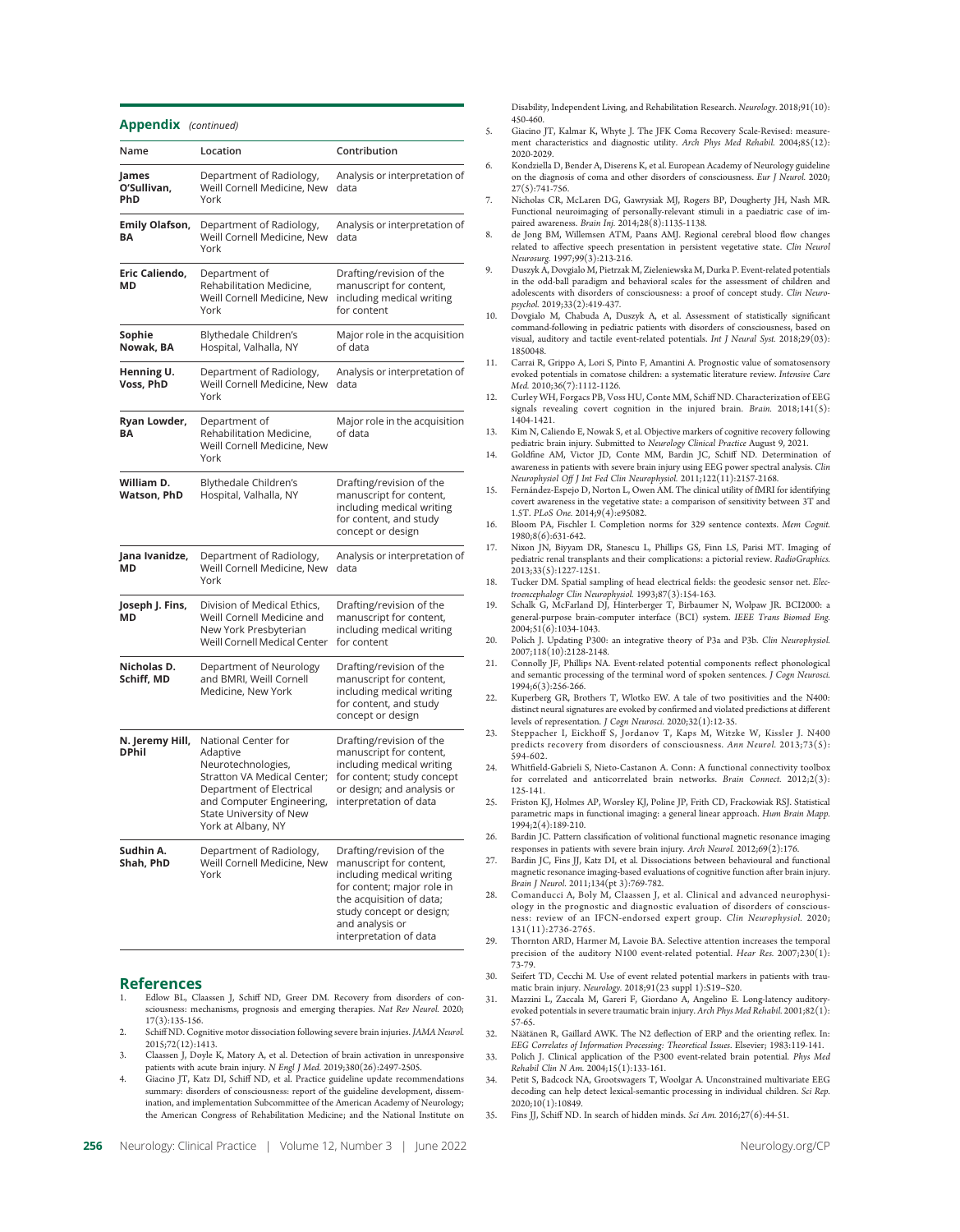- 36. Fins JJ. Rights Come to Mind: Brain Injury, Ethics, and the Struggle for Consciousness. Cambridge University Press; 2015.
- 37. Fins JJ, Wright MS, Bagenstos SR. Disorders of consciousness and disability law. Mayo Clin Proc. 2020;95(8):1732-1739.
- 38. Monti MM, Vanhaudenhuyse A, Coleman MR, et al. Willful modulation of brain activity in disorders of consciousness. N Engl J Med. 2010;362(7):579-589.
- 39. Pfurtscheller G, Neuper C. Motor imagery and direct brain-computer communication. Proc IEEE. 2001;89(7):1123-1134.
- 40. Fins JJ, Bernat JL. Ethical, palliative, and policy considerations in disorders of consciousness. Neurology. 2018;91(10):471-475.
- 41. Fins JJ. Neuroethics and neurotechnology: instrumentality and human rights. In: Neuroethics: Anticipating the Future. Oxford University Press; 2017:603-613.

## Share Your Insights, Expertise, and Experiences

- How are you employing drugs and devices in your field?
- What ethical challenges do you face?
- Do you have a case report that is illustrative of a clinical challenge?
- What challenges have you faced or successes have you enjoyed in bringing greater efficiency to your practice?

Deliver a high-quality, peer-reviewed message to your colleagues in practice, submit your paper at [NPub.org/NCP/submit](http://submit.cp.neurology.org/).